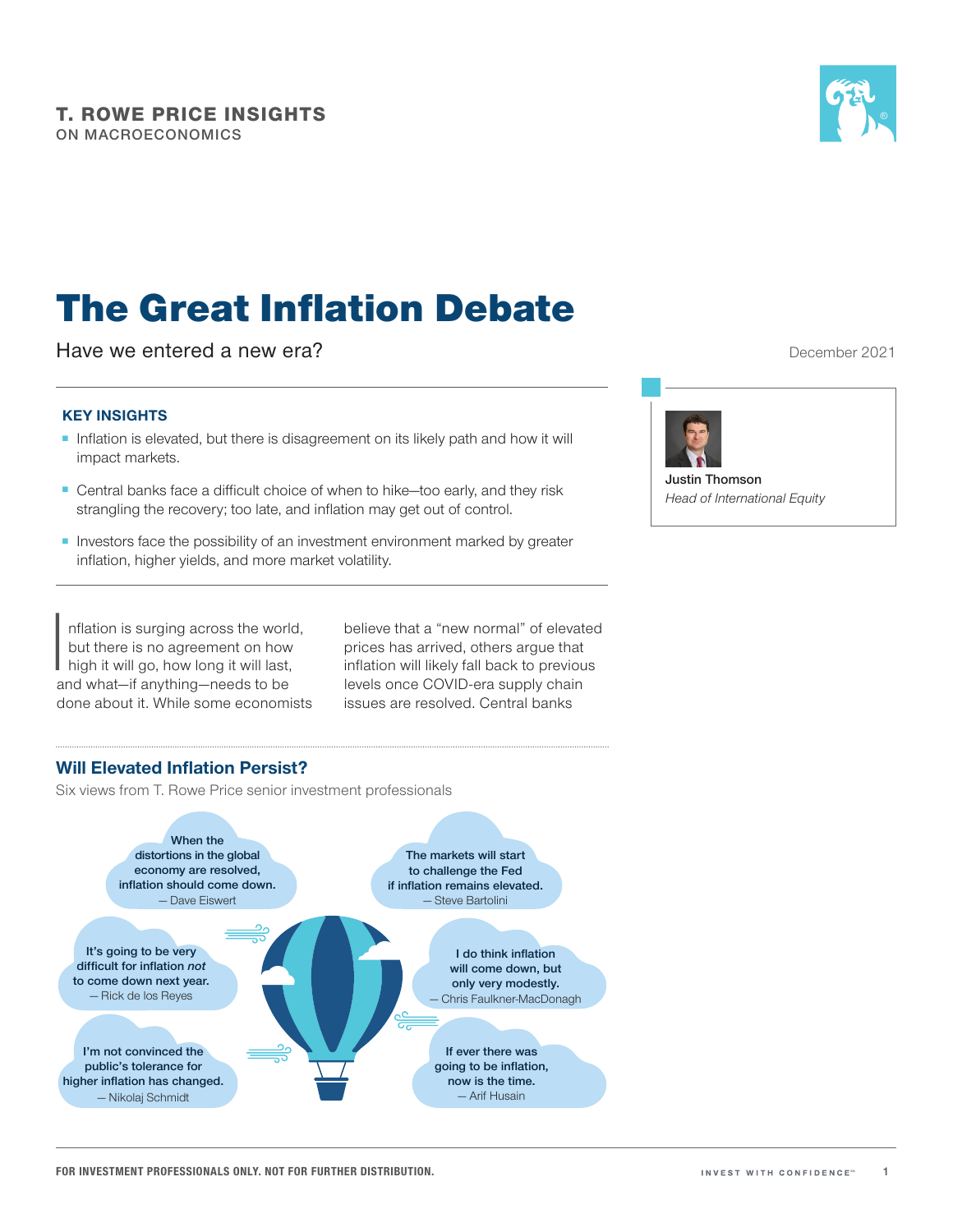## There are still lots of distortions in the global economy....

**— Dave Eiswert** *Portfolio Manager, U.S. Equity Division* have responded in different ways, with some signaling imminent interest rate rises and others likely to remain on hold for the foreseeable future. Meanwhile, investors face the daunting task of making sense of all this in order to position their portfolios for the period ahead.

In a recent call, I asked six T. Rowe Price senior investment professionals to share their views on the current bout of inflation and how it might impact markets over the next few years. Their answers point to an uncertain period ahead as the global economy recovers from the coronavirus pandemic while facing the possibility that the era of low inflation, declining yields, and rising stock markets that followed the global financial crisis (GFC) may finally be over.

### **How Long Will Elevated Inflation Last?**

The first question I asked our panel was: How long will the current high inflation last? Opinion was divided between those who believe it will be largely transitory and those who think it is more structural in nature and therefore likely to stick around. Dave Eiswert, portfolio manager in T. Rowe Price's U.S. Equity Division, was in the former camp. "There are still lots of distortions in the global economy post‑COVID—there are shortages in goods and labor, interest rates are very low, and fiscal policies are loose," he said. "Those distortions are going to roll off over the next few years—supply shortages will be resolved, inflationary pressures will peak and begin coming down, and interest rates will rise as inflation falls. This is a key twist in this cycle—fading pandemic inflation may lead to a normalization of interest rates, albeit at low levels."

Rick de los Reyes, portfolio manager for T. Rowe Price's Macro and Absolute Return Strategies, agreed that inflation will probably fall in the medium term. He said that an unexpected outcome of the coronavirus crisis has been that the "riddle" of how to generate developed

world inflation has finally been solved. "For a long time, quantitative easing was taking place all over the world, and it wasn't creating inflation," he said. "But now we've found that compensating people who are not working results in higher demand, and if supply is low, this creates inflation."

If this is true, the key question now is whether labor force participation will rise to pre‑COVID levels, de los Reyes said. "I believe it will because people will have no choice but to return to work—indeed, there is anecdotal evidence that this is already happening. And when people return to work and those supply issues begin to ease, inflation will likely fall back by the middle of next year."

In addition to the return of labor supply, de los Reyes said he believed the absence of one‑off COVID factors will also help to bring inflation down. "Will car prices jump 27% again? Will Amazon workers get another 25% pay rise?" he asked. "Mathematically, it's going to be very difficult for inflation not to come down next year."

### **A Historical Perspective**

However, Arif Husain, head of International Fixed Income, took a different view. He argued that the basic ingredients for structural inflation are in evidence more now than at any point over the past few decades. "If there is ever going to be inflation, now is the time," he said. "Central banks are unlikely to hike aggressively because they don't want to cause market disruption. Governments aren't exercising fiscal discipline because there are no consequences for fiscal indiscipline. But most of all, there is simply a truckload of money held in financial assets—if there is a rotation and some of that money flows out of financial assets into the real economy in the form of capital expenditure and consumer spending, it will put significant upward pressure on prices."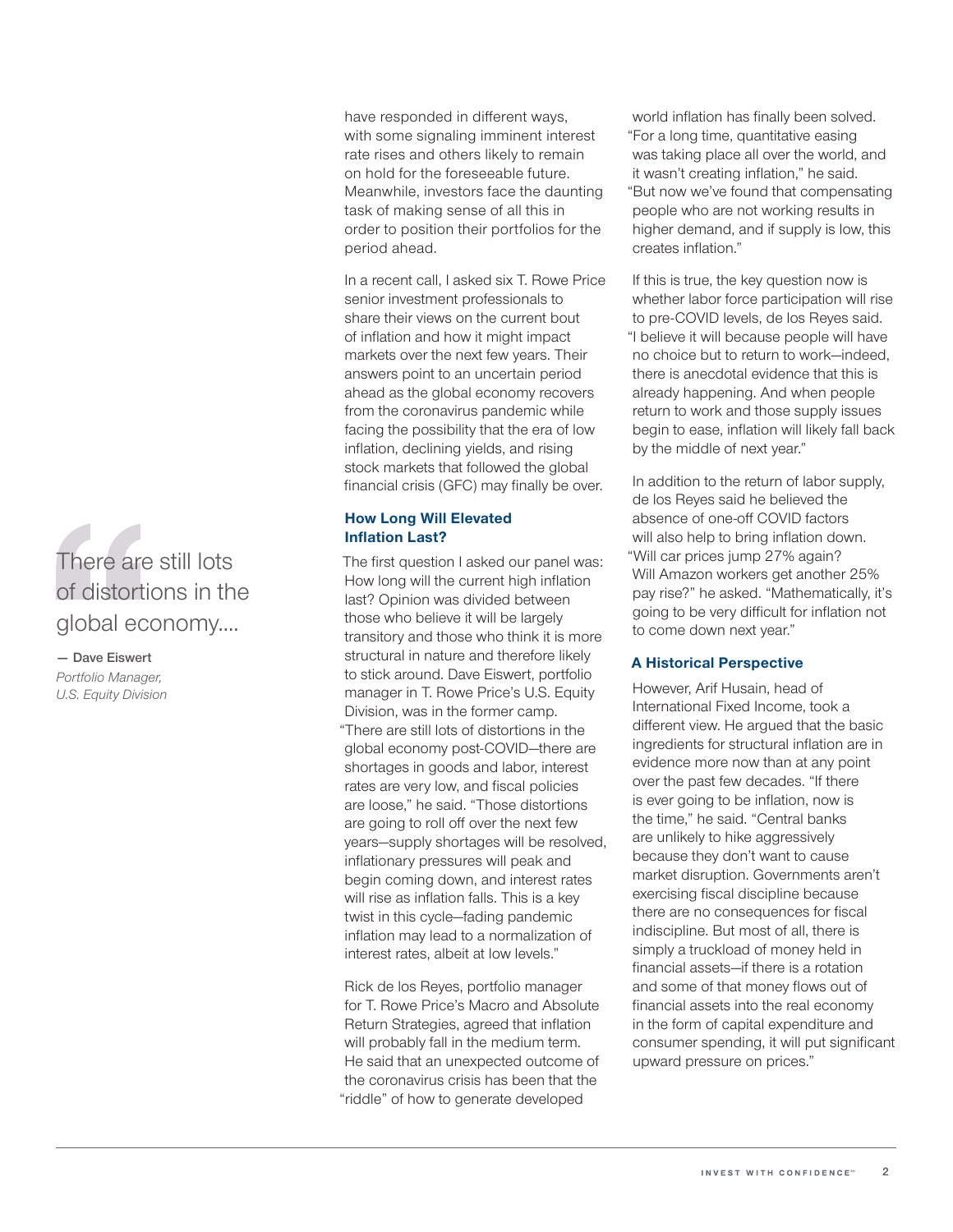### **Transitory Shocks Fade; Persistent Shocks Build**

(Fig. 1) A brief history of U.S. inflation



As of September 1, 2021.

Actual future outcomes may differ materially from any estimates or forward-looking statements made. Source: Haver Analytics.

A key question is whether the post‑COVID global economy will resemble the one that preceded the pandemic or be fundamentally different. Chris Faulkner‑MacDonagh, a portfolio manager in the Multi-Asset Division. urged a historical perspective. He said that while transitory inflation shocks usually have a single cause, persistent inflation tends to arise from a confluence of factors. "People often think the great inflation of the 1970s was caused mainly by the 1973 oil crisis," he said. "In reality, however, used car and food prices were already rising rapidly before that. In other words, inflation gathered steam because there were a series of supply shocks, not just one (Figure 1).

The current surge in inflation is similar to that of the 1970s because it has multiple causes, Faulkner‑MacDonagh said. "Just like the 1970s, we've had a series of supply shocks, including used cars and energy," he said. "By the time, these sequential supply shocks have worked their way through the system, we'll have had 24 consecutive months of rapid price increases—and that doesn't sound very transitory to me."

Faulkner‑MacDonagh argued that a "huge supply mismatch" between downstream consumer inventories and upstream producer inventories will result in retailers having to undergo

major inventory restocking next year. "There is going to be the mother of all scrambles for resources in 2022 as retailers will be restocking, consumers will be borrowing, the federal government will be borrowing via the fiscal deficit, and firms will be investing again as these supply chain issues are resolved," he said. "I do think inflation will come down from current levels, but only very modestly and not very rapidly."

Chief International Economist Nikolaj Schmidt suggested that the true path of inflation in coming years may ultimately fall between the transitory and structural views. "It's been pretty easy for central banks to just repeat the mantra that the inflation spike is transitory," he said. "But once the service sector recovers and the global economy begins to heat up, that argument is going to become more difficult to sustain. We're already seeing that policymakers are uncomfortable with having ultra‑loose monetary policy while economies are recovering."

Schmidt said he believes the world has likely entered a new era of greater inflationary pressures because the great period of deleveraging that followed the global financial crisis is over. However, he cautioned against assuming that stronger inflationary pressures would necessarily equate to structurally

There is going to be the mother of all scrambles for resources in 2022....

**— Chris Faulkner-MacDonagh** *Portfolio Manager, Multi‑Asset Division*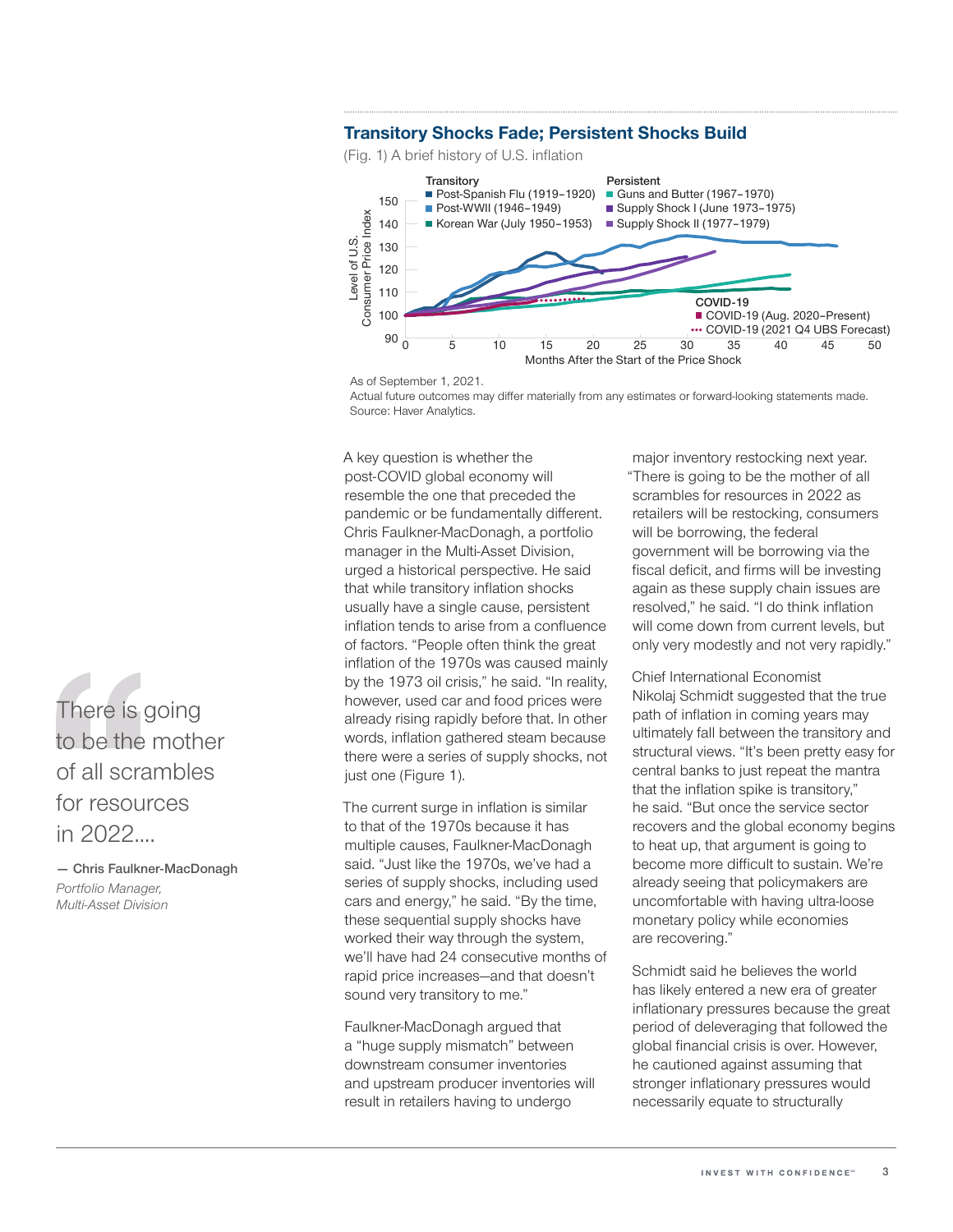# Central banks can bring down inflation easily....

**— Nikolaj Schmidt** *Chief International Economist*

higher inflation. "Central banks can bring down inflation easily—they just need to hike rates and kill final demand," he said. "To make the argument that we're going to live with much higher structural inflation, you have to assume that the public's tolerance for higher inflation has fundamentally changed—and I'm just not convinced that that's the case."

### **Changing the Narrative**

However, even if society at large has not changed its views on inflation, central banks are well aware that they are now operating in a different environment. This, at least, was the view of Steve Bartolini, a portfolio manager in the Fixed Income Division. Bartolini said he believes that the U.S. Federal Reserve will try to "change the narrative" on inflation over the next six months. "In the post‑GFC world, we had too much supply and a deficiency of demand," he said. "Then COVID came along and flipped that—now we have lots of demand and a deficiency of supply. This has meant that the Fed achieved its average inflation targeting goal much sooner than it expected—so the Fed's relationship with inflation has changed."

Bartolini said that the fact that inflation is already at target means the Fed is free to concentrate on bringing unemployment down. "The stubbornly high inflation we're seeing now is just a complicating factor for the Fed—what they really want to do is drive down the unemployment rate to where it was pre‑COVID, and they're going to remain dovish in order to achieve that," he said.

"The Fed has started tapering, and that will take six to eight months. They won't raise rates until they've finished tapering, so we're probably not looking at a rate rise until the middle of next year at the earliest," Bartolini said. However, he warned that this may change if inflation remains at a stubbornly high level. "The markets will start to challenge the Fed if inflation remains elevated—and that will be particularly true if other central banks start to blink," he said.

### **The Risk of Policy Error**

The delicate balance that central banks are trying to achieve has increased the risk of policy mistakes occurring. According to Arif Husain, there are two types of errors to which central banks are currently vulnerable. "Policy mistake number one would be to not raise rates and let the inflationary genie out of the bottle," said Husain. "If that happens, the yield curve will steepen, and the currency will weaken. Policy mistake two would be to hike too much too quickly, which would kill the post‑COVID growth rebound."

Husain said that he believes that the fear of hiking too early currently outweighs the fear of leaving too late—and that policy mistake number one was more likely. He cited the example of the Bank of Canada (BoC), whose October statement on inflation unleashed a burst of volatility in the markets because of its perceived hawkishness. In the statement, the BoC acknowledged that inflation was above target and that growth was likely to remain strong over the next three years—and suggested that it might begin raising rates "in the middle quarters" of next year. "If that was considered a hawkish response to that kind of data, then I think we're firmly in policy mistake number one territory," Husain said.

Steve Bartolini agreed that central banks are more likely to err on the side of dovishness than hawkishness. He suggested that the Fed rarely makes the same mistake twice in a row—but will often make new mistakes. "Typically, the Fed will learn from the mistake it made in the previous cycle, but then the economy will change and it will make a new mistake," Bartolini said. "I think policy mistake number one is more likely because the Fed made policy mistake number two during the last cycle."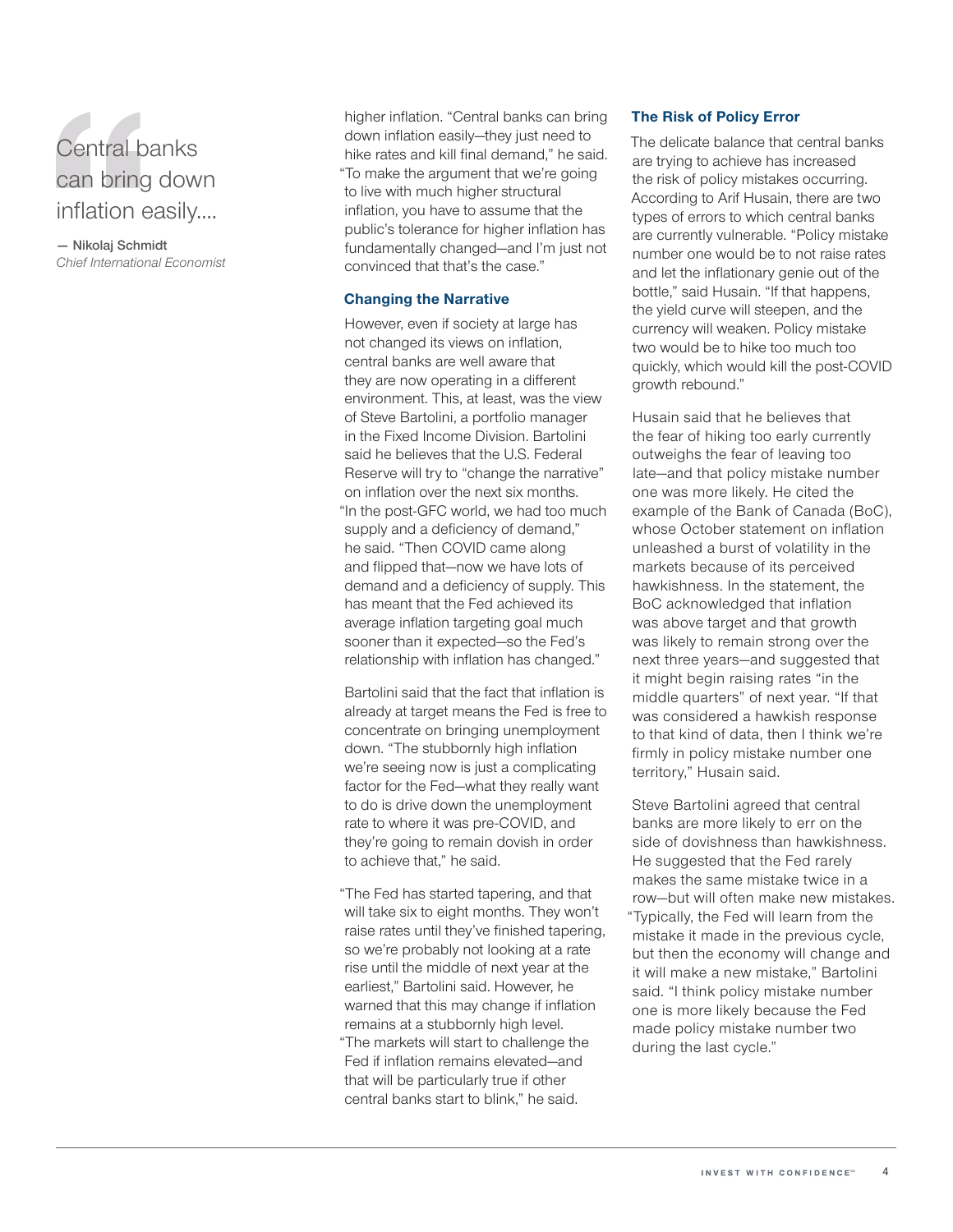#### **Will Yields Spike?**

I concluded our discussion by asking the panel members what they thought the U.S. Treasury 10-year yield would be in one year's time. As with my first question about how long inflation would remain elevated, there was a difference of opinion. Chris Faulkner‑MacDonagh, Arif Husain, and Steve Bartolini all agreed that a yield of 3% or more would be possible within a year. "There's a lot of upward pressure on yields," said Faulkner‑MacDonagh. "People are sitting on a huge amount of accumulated fiscal stimulus savings. At some point, it will have to be consumed or invested in financial assets—and if it goes into consumption, inflation may stay higher for longer and long-term rates will go up. I think it can potentially get to 3% to 4% within a year."

Husain agreed. "My view is 3%, but the direction of travel suggests it could possibly go higher than that," he said.

"I think the conditions are in place for the 10‑year yield to go higher," said Steve Bartolini. "If pressed, I'd say 2.5%, but if it gets to 3%, that won't be too surprising to me."

However, Dave Eiswert was more cautious, arguing that a yield of 2% was more likely. "Clearly, COVID has changed things, and life is likely to look very different in a year's time—from where people work to where they go on vacation," he said. "I think the markets

have perhaps been too complacent about just how much things have changed, but I also sense that we might have reached an inflection point for that complacency. So I think a 2% yield in a year's time is not only feasible, but the most likely outcome. I think it would would have massive implications if it went as high as 4%."

Rick de los Reyes echoed Eiswert's view that the yield is unlikely to go as high as 4%. "I think there's a cap at the long end of the curve," he said. "Long-term rates just can't go higher, in my view. If we got to 4%, the implications for mortgages and the economy would be huge. I think we could go to 2.5%, but I don't think we can go much higher than that without causing some real damage and eventually inverting the curve.

Is there any chance the yield could fall? "Not in the short term because we have to go through this inflationary period," de los Reyes said. "But I think in the longer term, we may be back on the lower track, yes."

Nikolaj Schmidt also supported the idea that longer-dated yields will likely remain anchored. "I think 2.5% is about right," he said. "Much higher than that and it could be extremely disruptive and self-defeating-it would be bad news for everybody," he said. "Eventually, it may go higher, but I would say 2.5% is realistic for this time next year."

T. Rowe Price cautions that economic estimates and forward-looking statements are subject to numerous assumptions, risks, and uncertainties, which change over time. Actual outcomes could differ materially from those anticipated in estimates and forward-looking statements, and future results could differ materially from historical performance. Forward-looking statements speak only as of the date they are made, and T. Rowe Price assumes no duty to and does not undertake to update forwardlooking statements.